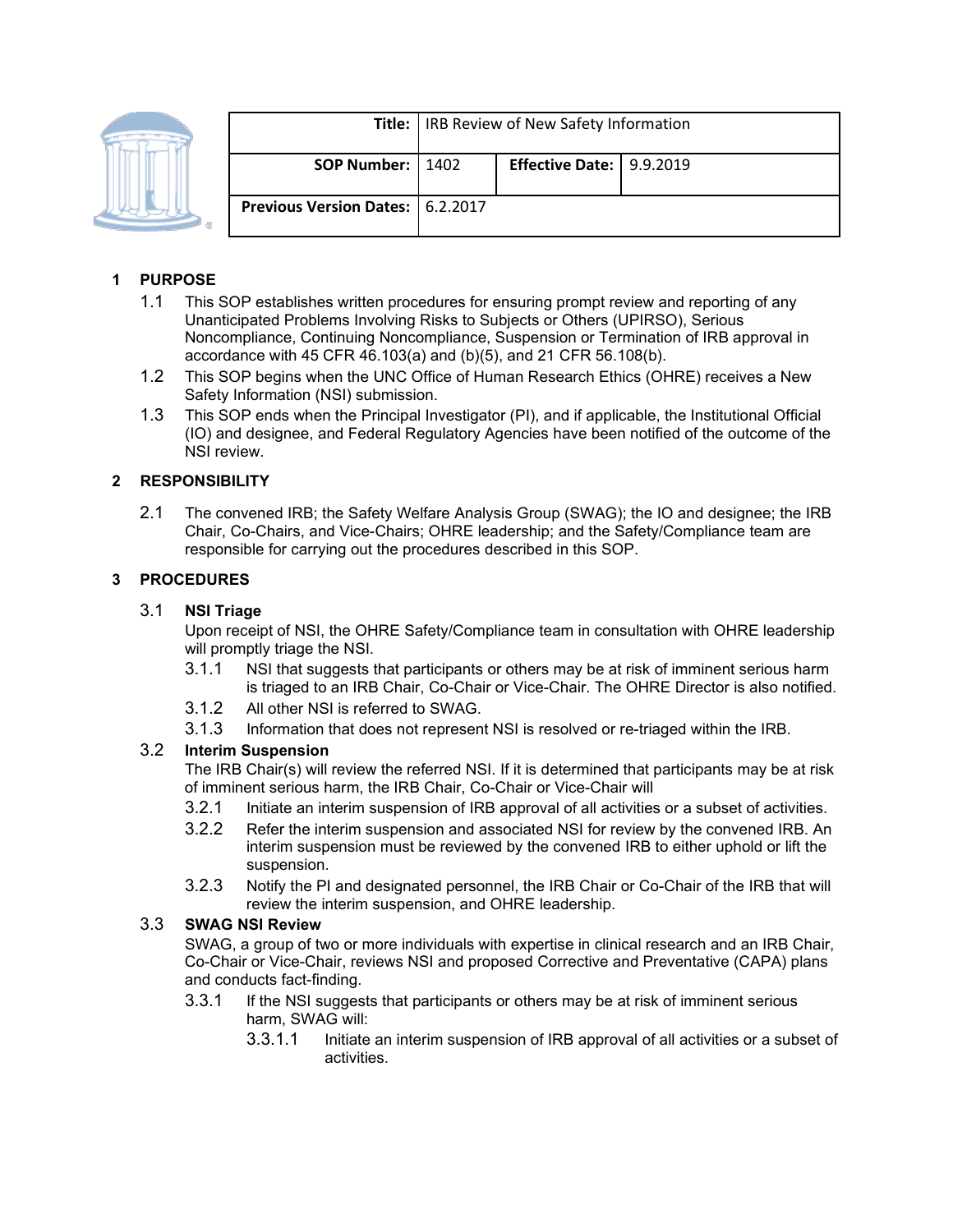- 3.3.1.2 Refer the interim suspension and associated NSI for review by the convened IRB. An interim suspension must be reviewed by the convened IRB to either uphold or lift the suspension.
- 3.3.1.3 Notify the PI and designated personnel, the IRB Chair or Co-Chair of the IRB that will review the interim suspension, and OHRE leadership.
- 3.3.2 If the NSI may represent an Unanticipated Problem Involving Risks to Subjects or Others (UPIRSO), Serious Noncompliance, or Continuing Noncompliance, SWAG will:
	- 3.3.2.1 Refer the NSI to the convened IRB for review.
	- 3.3.2.2 Notify the PI and designated personnel, and the IRB Chair(s) of the IRB that will be assigned the NSI.
- 3.3.3 If the NSI represents Noncompliance or other information that is not an UPIRSO, Serious Noncompliance, or Continuing Noncompliance, SWAG will:
	- 3.3.3.1 Work with the PI to ensure that the proposed CAPA plan is appropriate.
	- 3.3.3.2 Notify the PI and designated personnel of the determination and the approved CAPA.
		- 3.3.3.2.1 If Minor Noncompliance, notify the PI and designated personnel to document the Minor Noncompliance in the research record (i.e. deviation log) and implement a CAPA plan that addresses the root cause of the Minor Noncompliance.
		- 3.3.3.2.2 Provide education on reporting requirements.
- 3.3.4 If the reported information is not NSI, SWAG will:
	- 3.3.4.1 Notify the PI and designated personnel
	- 3.3.4.2 Provide education on reporting requirements
- 3.3.5 If SWAG is uncertain about what the reported information represents, it will refer the information to the convened IRB for review.
- 3.3.6 If the NSI is applicable to other UNC parties (e.g. University Counsel, UNC Hospitals Risk Management, Research Integrity Officer, Privacy Office), SWAG will notify the appropriate parties.

### 3.4 **NSI Review by the Convened IRB**

The convened IRB serves in accordance with 45 CFR 46, and 21 CFR 50 and 56 (See SOP 401 for more information about the function of the convened IRB). NSI Review follows the same processes as outlined in SOP 701, in addition to the following:

- 3.4.1 NSI referred to the IRB and any supporting documentation will be distributed to IRB Chair(s) and members for review approximately 7 calendar days prior to the date of the convened meeting.
- 3.4.2 The PI and study team may be invited to participate to answer questions or to clarify information.
- 3.4.3 The IRB will use a review worksheet to guide the NSI discussion.
- 3.4.4 The IRB support personnel will document the NSI review, including discussion, controverted issues, determinations, the approved CAPA plan, stipulations, motions and votes.
- 3.4.5 Following NSI Review, the Safety/Compliance team will notify the PI of the outcome of the review.
	- 3.4.5.1 The PI notification will include the IRB's determination, including the rationale for the determination, the approved CAPA plan, stipulations and any other information as directed by the Board.
		- Copy to: IO and designee, the IRB Chair/Co-Chair, OHRE leadership, and other relevant parties at the discretion of the IO and designee, and Director of OHRE if the NSI is determined to constitute an UPIRSO, Serious Noncompliance, Continuing Noncompliance, a Suspension or Termination of IRB Approval.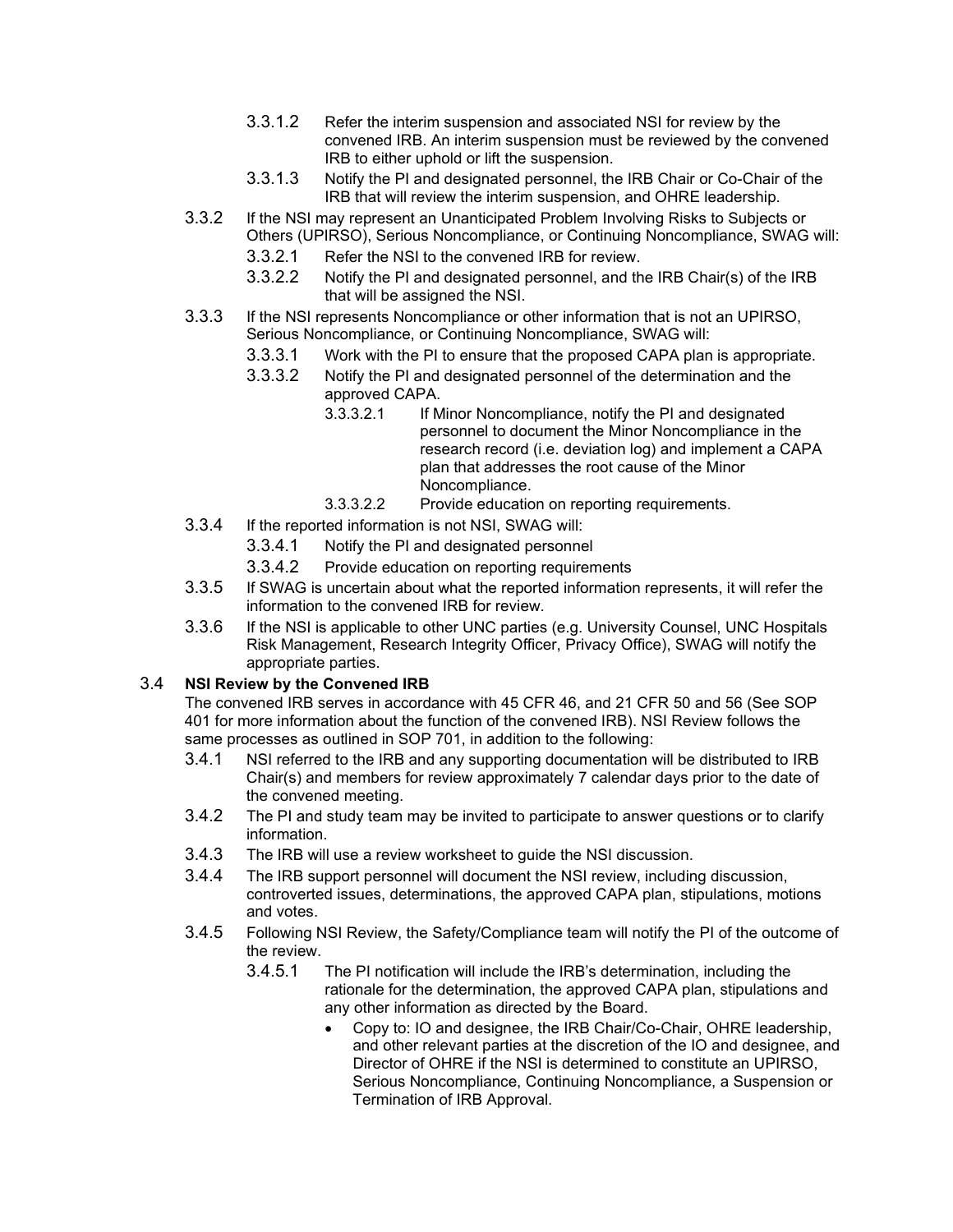• Copy to: The PI's Department Chair, Division Chair, Director, and/or Dean if the NSI is determined to constitute Serious Noncompliance, Continuing Noncompliance, or a Suspension or Termination of IRB Approval.

# 3.5 **Notification of Federal Agencies**

- 3.5.1 Federal regulations require that the IRB follow written procedures for ensuring prompt reporting of any UPIRSO, Serious Noncompliance, Continuing Noncompliance, Suspension or Termination of IRB Approval to the appropriate federal agencies. The appropriate federal agency is:
	- The Department of Health and Human Services (HHS), Office of Human Research Protections (OHRP), when research is federally funded.
	- The Food and Drug Administration (FDA), when the research is FDA-regulated.
	- Other federal agencies, when the research is overseen by those agencies and they require reporting separate from OHRP.
- 3.5.2 The Safety/Compliance team in collaboration with the Chair/Co-Chair and OHRE leadership will:

3.5.2.1 Prepare a report that includes:

- Title of the study;
- Name of the PI;
- IRB Study number;
- The number of any applicable federal award(s) (grant, contract, or cooperative agreement);
- IND or IDE number;
- A detailed description of the NSI;
- The reason for the suspension or termination of IRB approval, as applicable.
- A CAPA plan that addresses the root cause of the NSI. Of note, when reviewing a report of a UPIRSO, Serious Noncompliance, Continuing Noncompliance, Suspension or Termination of IRB approval, OHRP assesses most closely the adequacy of the actions taken by the institution to address the problem. Specifically, OHRP assesses whether the CAPA plan will ensure that the incident will not happen again with the investigator or protocol in question, with any other investigator or protocol, or with the IRB. Therefore, OHRP recommends that, when appropriate, the CAPA plan be applied institution wide.
- Copy to: IO and designee, Director of OHRE, IRB Chairs, PI, Office of University Counsel, Office of Clinical Trials, Office of Sponsored Research
- Copy to: PI's Department Chair, Division Chair, Director, and/or Dean, if the NSI represents Serious Noncompliance, Continuing Noncompliance, a Suspension of IRB Approval, or a Termination of IRB Approval.
- Copy to: Other relevant parties at the discretion of the IO and designee and Director of OHRE.
- 3.5.2.2 Send the draft report to the PI for review of the study description and event details.
- 3.5.2.3 If UNC is the reviewing IRB for another institution, and the NSI involves researchers or participants at that institution, provide the relying institution a reasonable opportunity to review and comment on the report.
- 3.5.2.4 Send draft report to the IO and designee for review and approval.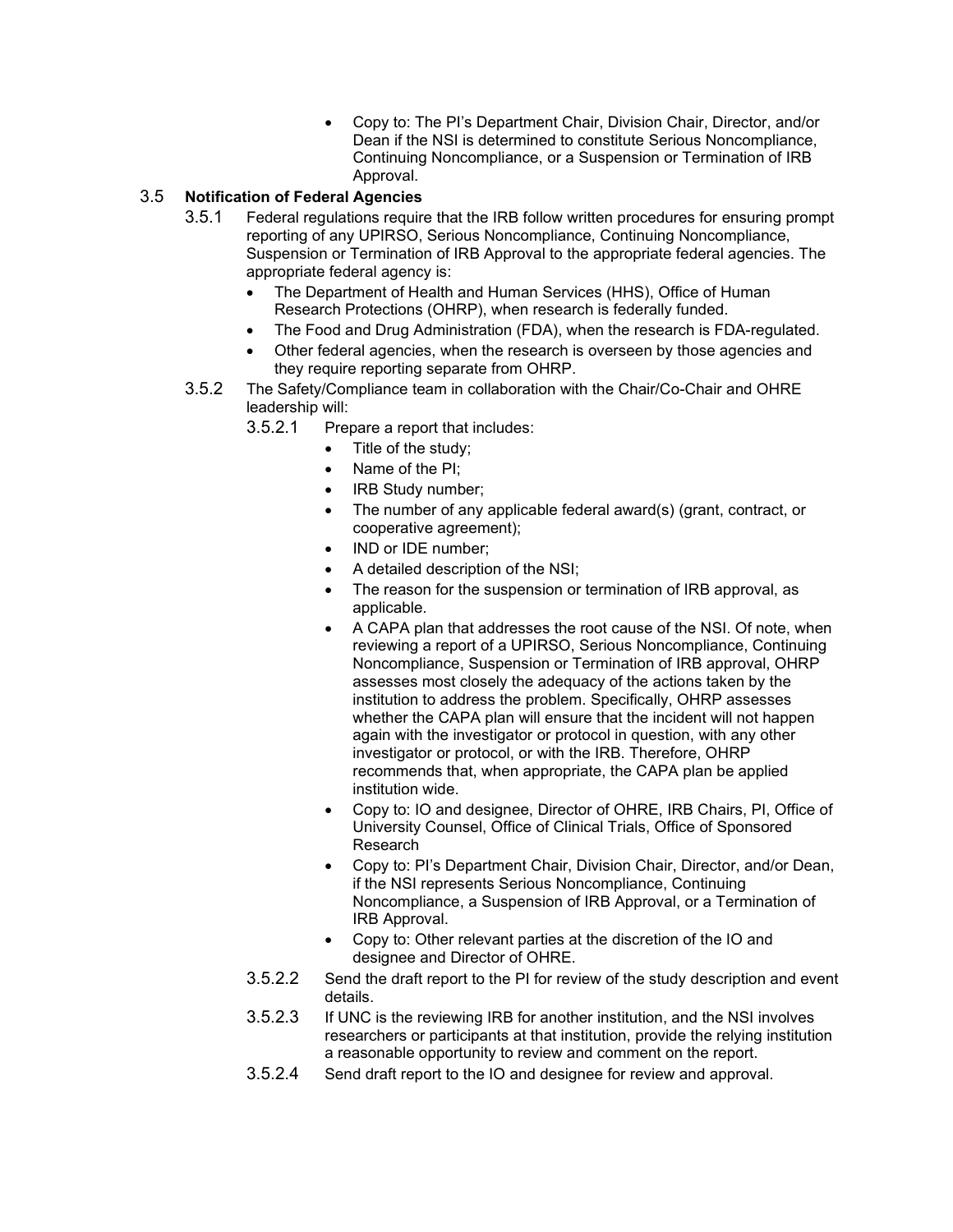- 3.5.2.5 Typically, send the report within 30 days of suspension or termination of approval, or within 30 days of identifying an event as meeting the criteria for an Unanticipated Problem Involving Risks to Subjects or Others, Serious Noncompliance, or Continuing Noncompliance.
- 3.5.2.6 The report is described as a preliminary report when it concerns an UPIRSO, Serious Noncompliance, or Continuing Noncompliance for which information is still being gathered, or for which proposed corrective and preventative actions have not yet been approved by the convened IRB. 3.5.2.6.1 The final (i.e., follow-up) report is sent within 30 days of final resolution.
- 3.5.3 The Safety/Compliance team, IRB Chair/Co-Chair, OHRE leadership and the IO will review all responses received from Federal Agencies. All correspondence will be maintained on file in the OHRE.
- 3.5.4 Reports to funding agencies (e.g., NIH) will be sent under separate cover by the IO or designee.
- 3.6 Notification of the Association for the Accreditation of Human Research Protection Programs (AAHRPP)
	- 3.6.1 AAHRP requires notification of the following information, generally within 48 hours after the institution or researchers become aware of the information:
		- 3.6.1.1 Any negative actions by a government oversight office, including, but not limited to, FDA Warning Letters, FDA 483 Inspection Reports with official action indicated, FDA Restrictions on Investigators, and any corresponding compliance actions taken under non-US authorities related to human research protections.
		- 3.6.1.2 Any litigation, arbitration, or settlements initiated related to human research protections.
		- 3.6.1.3 Any press coverage (including but not limited to radio, TV, newspaper, online publications) of a negative nature regarding human subjects research conducted at or by UNC-CH or about UNC-CH's Human Research Protection Program (HRPP).
	- 3.6.2 Information received by OHRE outside of IRBIS is triaged to the Safety/Compliance team and OHRE leadership.
	- 3.6.3 The Safety/Compliance team and OHRE leadership will notify AAHRPP without delay.

# 3.7 **Reconsideration**

As required by regulations, any decision of the IRB with respect to research involving human subjects is final. However, the PI may request that the convened IRB reconsider its determination and/or CAPA plan based on new information that was not available or considered at the time the determination was made. No other circumstances warrant a reconsideration. The petition must be made within 10 calendar days of notification of the IRB's findings. At the IRB's discretion, the PI may be invited to the IRB meeting at which his or her petition will be considered.

### 3.8 **Participant or Third-Party Complaint or Allegation of Noncompliance**

- 3.8.1 Participants are encouraged to ask questions or voice any concerns or complaints they may have about the research. The PI is responsible for answering all questions, addressing all concerns, and responding to all complaints raised by participants to the best of his/her ability. The name and contact information of the PI responsible for the conduct of the research is required in all UNC consent documents.
- 3.8.2 Participants are also encouraged to discuss their rights or to voice their concerns or complaints about the research with OHRE. The telephone number and email of the OHRE is required in all UNC consent documents. OHRE contact information is also available to participants and third parties on the OHRE website.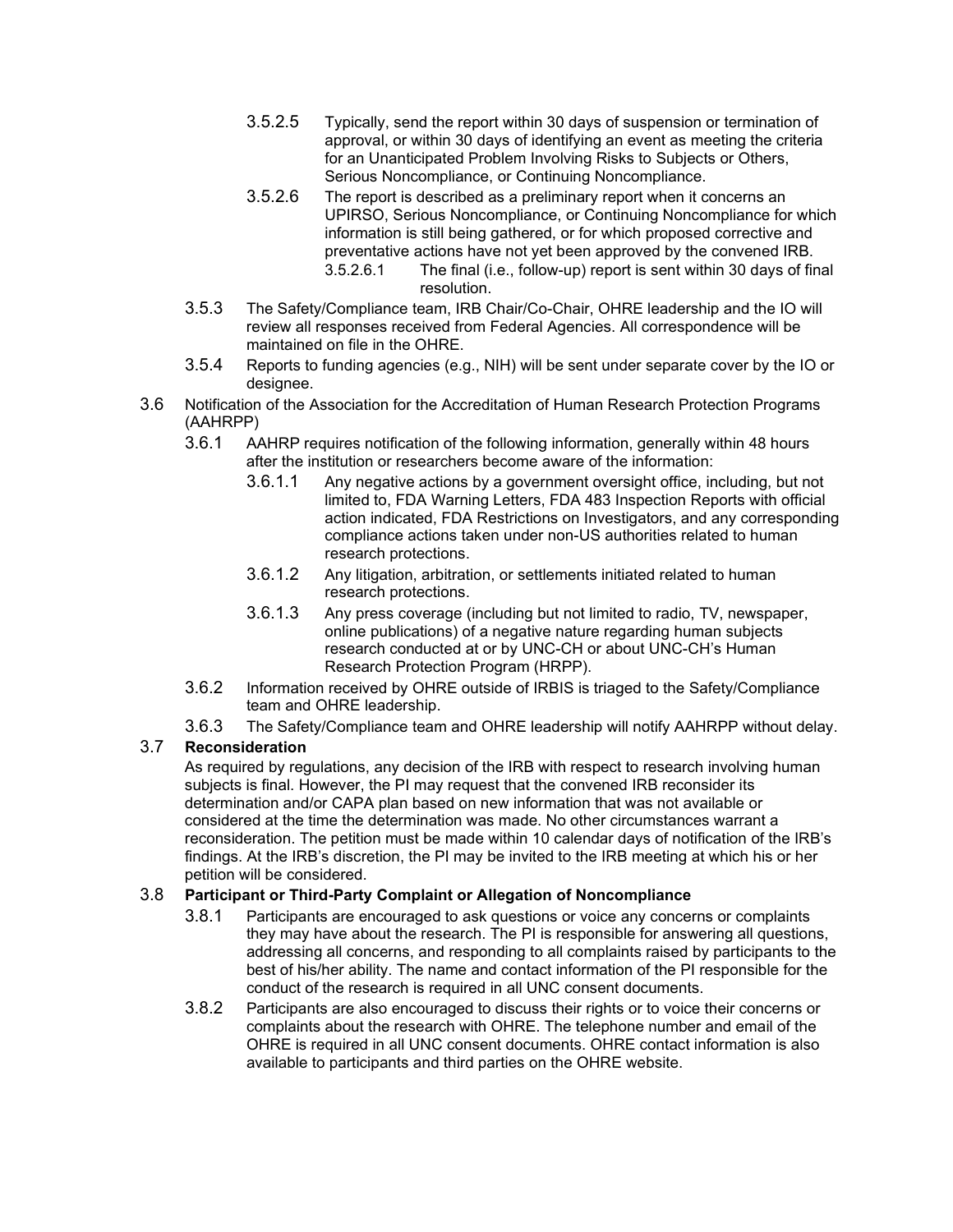- 3.8.3 When the UNC IRB waives the requirement for the PI to obtain a signed consent document, contact information for the PI is included in a study information sheet or other written information about the research.
	- 3.8.3.1 Complaints received by the PI or study personnel:
		- 3.8.3.1.1 The PI is responsible for ensuring that complaints are reviewed thoroughly and respectfully. Participants should not be penalized or lose any benefits they are receiving or have a right to receive as a result of the complaint.
		- 3.8.3.1.2 The PI will address the complaint promptly and communicate its resolution to the complainant, generally within 30 days.
		- 3.8.3.1.3 The PI must document all complaints received from participants or third parties and their resolution.
		- 3.8.3.1.4 If the complaint meets NSI reporting requirement per SOP 1401, an NSI submission is required.
		- 3.8.3.1.5 The PI and the study team will work with OHRE to resolve complaints.
	- 3.8.3.2 Complaints received by OHRE:
		- 3.8.3.2.1 The Safety/Compliance team reviews all complaints with consultation by the OHRE leadership and the IRB Chair(s) as applicable. OHRE will maintain privacy of the complainant where privacy is a concern or when requested by the complainant.
		- 3.8.3.2.2 Complaints received outside of IRBIS, regardless of point of origin, are recorded in writing and provided to the Safety/Compliance Manager.
		- 3.8.3.2.3 The Safety/Compliance team will notify the PI of the complaint.
			- 3.8.3.2.3.1 If the complaint meets the criteria for NSI, an NSI submission with a response to the complaint is required. The NSI submission will be reviewed as described in this SOP.
			- 3.8.3.2.3.2 Complaints regarding minor administrative issues such as a brief delay in compensation does not require an NSI submission. Upon resolution of a minor administrative complaint, the PI is required to summarize the response to the complaint in an email to the Safety/Compliance Manager.
		- 3.8.3.2.4 The OHRE Safety/Compliance team will work with the PI, the IRB Chair(s) and OHRE leadership to resolve the complaint, and will communicate its resolution to the complainant, generally within 30 days of receipt of the complaint.
		- 3.8.3.2.5 OHRE will maintain records of complaints and their resolution, and a copy will be retained in the applicable protocol file.

### 3.9 **NSI Review when UNC is Ceding IRB Review**

If UNC is ceding review and oversight to another IRB and that IRB has made a regulatory determination of Serious Noncompliance, Continuing Noncompliance, an Unanticipated Problem Involving Risks to Subjects or Others that involve UNC participants or researchers, the determination and the approved CAPA is reportable as NSI (see SOP 1401).

- 3.9.1 SWAG will:
	- 3.9.1.1 Review the CAPA plan to ensure that it appropriately addresses the event.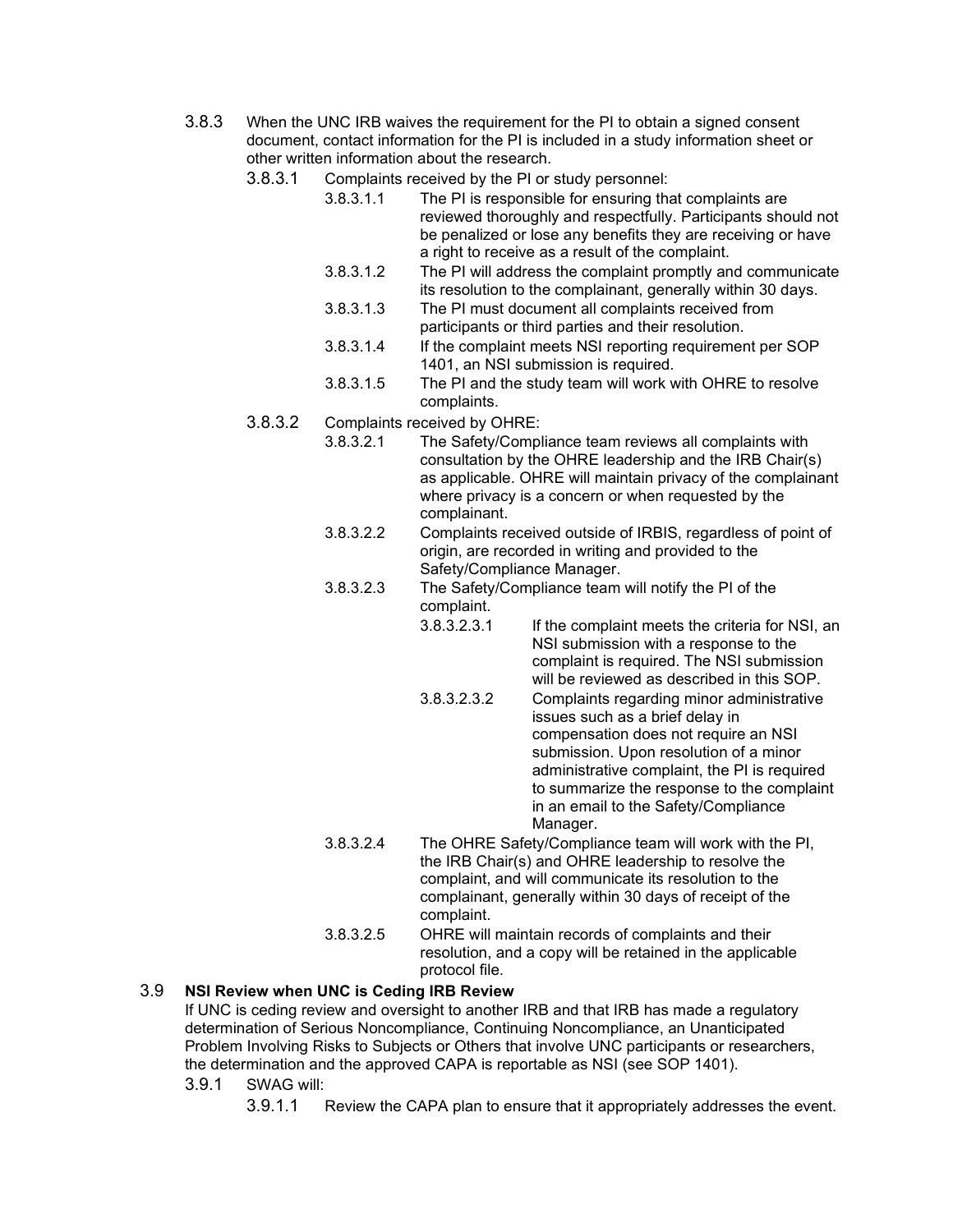- 3.9.1.1.1 If the CAPA is determined to be inadequate, SWAG will refer the NSI and SWAG's findings to the convened IRB.
- 3.9.1.1.2 If the CAPA is deemed adequate, confirm that the CAPA plan has been implemented at UNC.
- 3.9.1.2 Request update on participants and others that may have been harmed.
- 3.9.1.3 Notify the IO and other relevant parties of the NSI.
- 3.9.1.4 If not previously received, request a copy of the notification letter to Federal Agencies, as applicable.
- 3.9.2 The convened IRB will:
	- 3.9.2.1 Review the NSI, the approved CAPA plan and SWAG's findings, and propose updates to the CAPA plan as applicable .
	- 3.9.2.2 Notify the IRB of record and the UNC IO and designee of the UNC IRB's findings and proposed CAPA plan.

# **4 DEFINITIONS**

- 4.1 Unanticipated Problem Involving Risk to Subjects or Others (UPIRSO): Any incident, experience, or outcome that
	- 4.1.1 Is unexpected (in terms of nature, severity, or frequency) given (a) the research procedures that are described in the protocol-related documents, such as the IRBapproved research protocol and informed consent document; and (b) the characteristics of the participant population being studied;
	- 4.1.2 Is related or possibly related to a participant's participation in the research; and
	- 4.1.3 Is serious or suggests that the research places participants or others at a greater risk of harm (including physical, psychological, economic, or social harm) than was previously known or recognized.
- 4.2 Allegation of Noncompliance: An unproven assertion of "Noncompliance" by a participant or a third party.
- 4.3 Noncompliance: Intentional or unintentional failure to follow applicable federal regulations, the requirements or determinations of the IRB, provisions of the IRB approved study protocol, or University policies. Can occur as a result of performing an act(s) that violate(s) requirements. Can also occur as a result of failing to act when required.
- 4.4 Minor Noncompliance: Any "Noncompliance" that does not (1) suggest that the research placed participants or others at increased risk of harm, (2) and adversely affects the safety, rights, or welfare of participants; and/or (3) and adversely affects the integrity of the research. (2) does not adversely affect subjects' rights or welfare.
- 4.5 Continuing Noncompliance: Any "Noncompliance" that occurs after implementation of an IRB approved corrective action plan that is due to the failure of the investigator and/or research team to comply with that corrective action plan; OR, repeated instances of noncompliance, within one study or across multiple studies, that has a high likelihood of resulting in Serious Noncompliance.
- 4.6 Serious Noncompliance: "Noncompliance" that adversely and significantly affects the rights or welfare of participants.
- 4.7 Suspension: Temporary withdrawal of approval by the IRB of some or all research activities associated with a study. The convened IRB can suspend approval of research that is (1) not being conducted in accordance with the IRB's requirements or (2) has been associated with unexpected serious harm to subjects. Suspended research remains under the jurisdiction of the IRB and is subject to continuing review.
- 4.8 Termination: Permanent withdrawal of approval by the IRB of all research activities associated with a study. The convened IRB can terminate approval of research that is (1) not being conducted in accordance with the IRB's requirements or (2) has been associated with unexpected serious harm to subjects. IRB approval may only be terminated by the convened IRB.